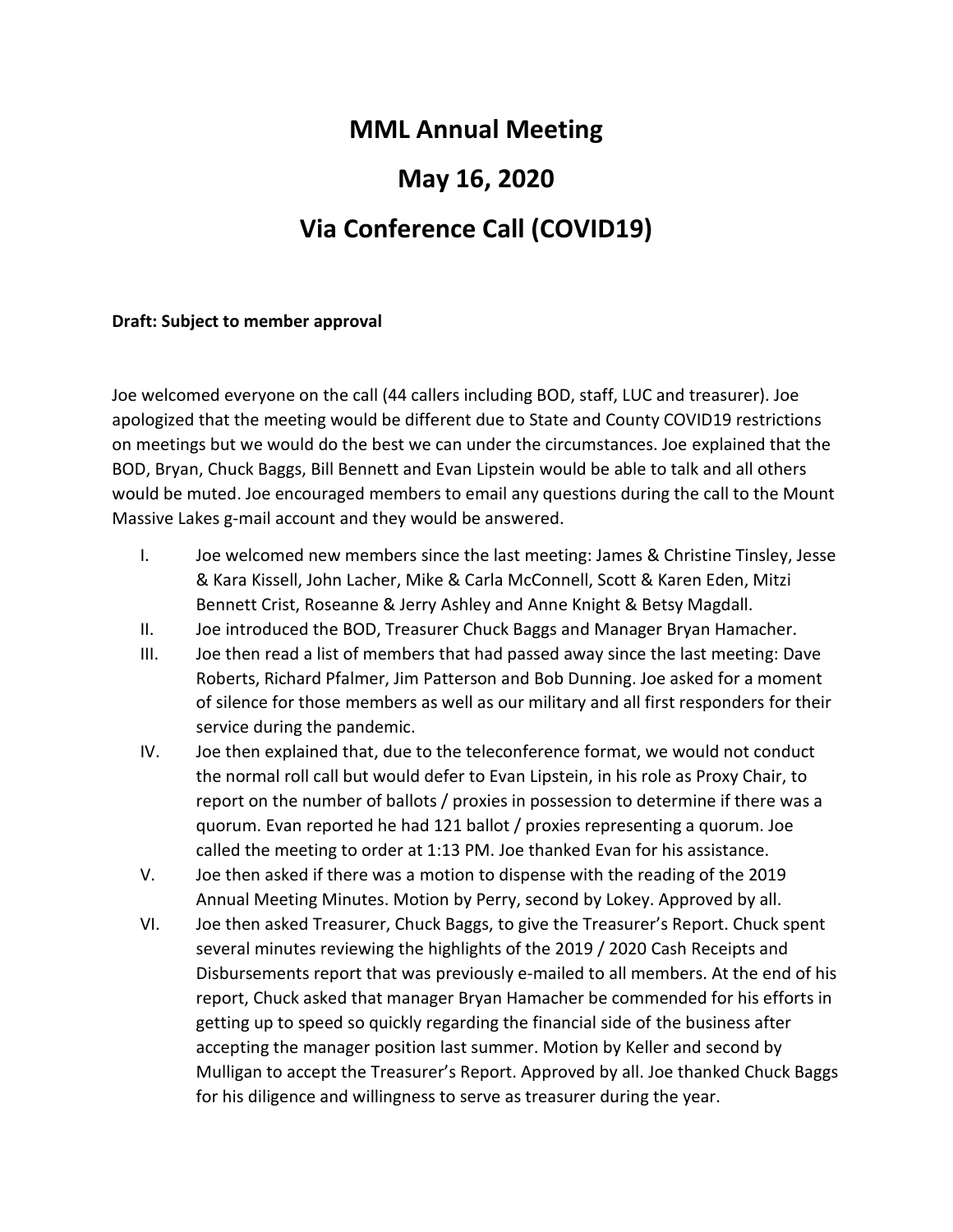- VII. Joe then reported that prior member, Dave Copsey, once again had conducted an audit of the books and had prepared the Auditor's Report. In Dave's absence, Joe asked Janice Good to read the report. After reading the report, Janice pointed out that Dave once again wanted to be sure that Chuck Baggs was recognized for his tireless work as treasurer. Motion by Perry and second by Lokey to accept the Auditor's Report. Approved by all. Joe wished to thank Dave for completing this audit for over 20 years now.
- VIII. Joe asked LU Chair, Bill Bennett, to give the LU report for the prior year. Bill began by thanking fellow LU members, Janice Good and Bryan Hamacher for all their help during the year. Bill recapped that the committee had reviewed and approved numerous projects during the year and reminded those listening that LU normally only reviews applications from the third Saturday in May until the end of September. Bill did point out that LU had one application that had to be approved by the BOD due to a variance regarding buried power lines. Bill pointed out that members Evan Lipstein and Alan Williamson were a big help in arriving at some amended language, adopted by the BOD, regarding buried service lines going forward. Janice Good thanked Bill for his leadership as Chair during the year. Joe thanked all LU committee members.
- IX. Joe gave the President's Report:
	- Joe began by thinking all staff (Bryan, Jordan and Tom) for their hard work during the year. Joe reminded members that we had to release our prior manager last May and Bryan was offered the Manager's position and accepted. Bryan was challenged in running the club with a very "new" crew and did a wonderful job.
	- Budget comments. Joe stated that the proposed dues for 2020 / 2021 were at \$2385, the same as the past number of years – no increase. Joe explained that staff wages are derived from the State of Colorado Parks and Wildlife wages (lagging the state by one year). Joe also commented that the reason the Emergency Fund on the budget was so large was that the BOD are accumulating money to eventually acquire or build additional housing for staff.
	- Joe commented that the BOD and staff are constantly looking for ways to mitigate the impact of drought years and that this year, due to recent hot weather, could be another drought year. Bryan to comment more during the Manager's Report. Joe said, in spite of a potential drought year, fishing should still be excellent this year thanks to prior drought mitigation efforts.
	- Joe reminded members to please keep and kill small brook trout under 12" in an effort to thin populations. Joe said Bryan would explain how to tell the difference between a small brook and splake trout during his report.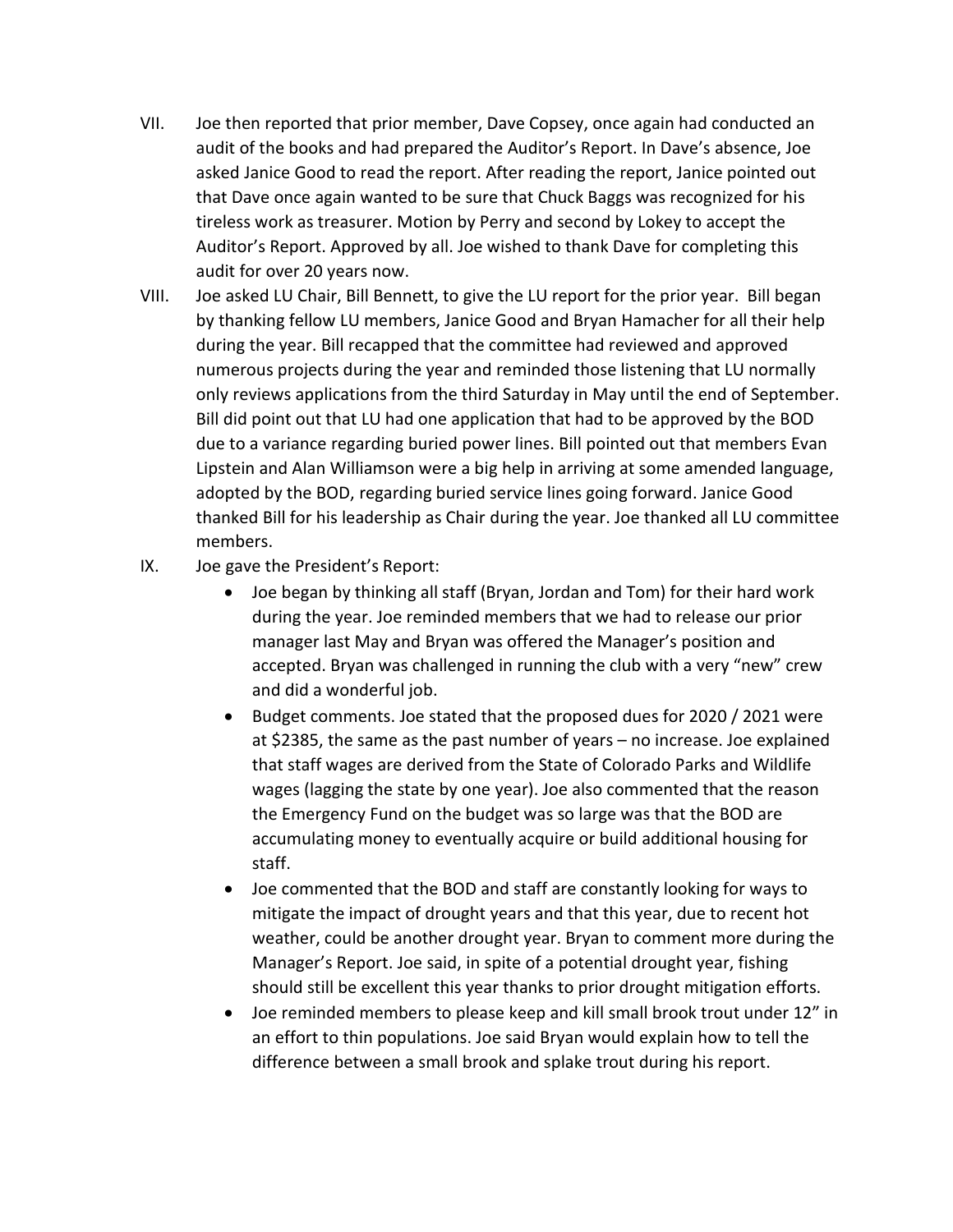- Joe talked about not throwing illegal items into the dumpsters and that the burn pile was only for slash – no construction material or furniture.
- Joe thanked members for watching their speed on the club and asked members to be diligent about mitigating fire risk around their cabins.
- Joe mentioned that there have been bear sightings at the club again and to please not leave anything out that will attract the bears. Take down hummingbird feeders and bird feeders at night.
- Joe commented that there had been an arrest of one person connected to the cabin break-ins reported about one month ago and a warrant out for a second person, assumed to have fled the state. Joe reminded all to be diligent if they see suspicious people around the club.
- Joe then elaborated on the limits of guests this year in light of the various state and county COVID19 restrictions. The board has recommended no more than 5 guests at one time with the ultimate goal to have no more than 10 people (including guests and family members) at any one time while still observe social distancing guidelines. Joe said this restriction would be reevaluated once the state and / or county reassess and revises their guidelines.
- Joe reminded everyone that **all** fish 19" and over are to be released immediately.
- X. Joe asked manager Bryan Hamacher for his report. Bryan said he would hit the highlights of his written report in the annual mailing package. Report is as follows:

# **May 16, 2020**

## **Manager's Report**

## **(Bryan Hamacher)**

## **Conference Call**

#### **Current Water Flows/Snowpack**

- Entire Arkansas basin is 58 % of average snowpack
- Upper Arkansas basin is 83 % of average snowpack
- We are currently taking about 7 cfs.

#### **Annual Report Highlights**

• Mount Massive Lakes faced challenges in 2019 due to all catchable and super catchable rainbows being diploid instead of triploid fish. This was a mistake from our egg provider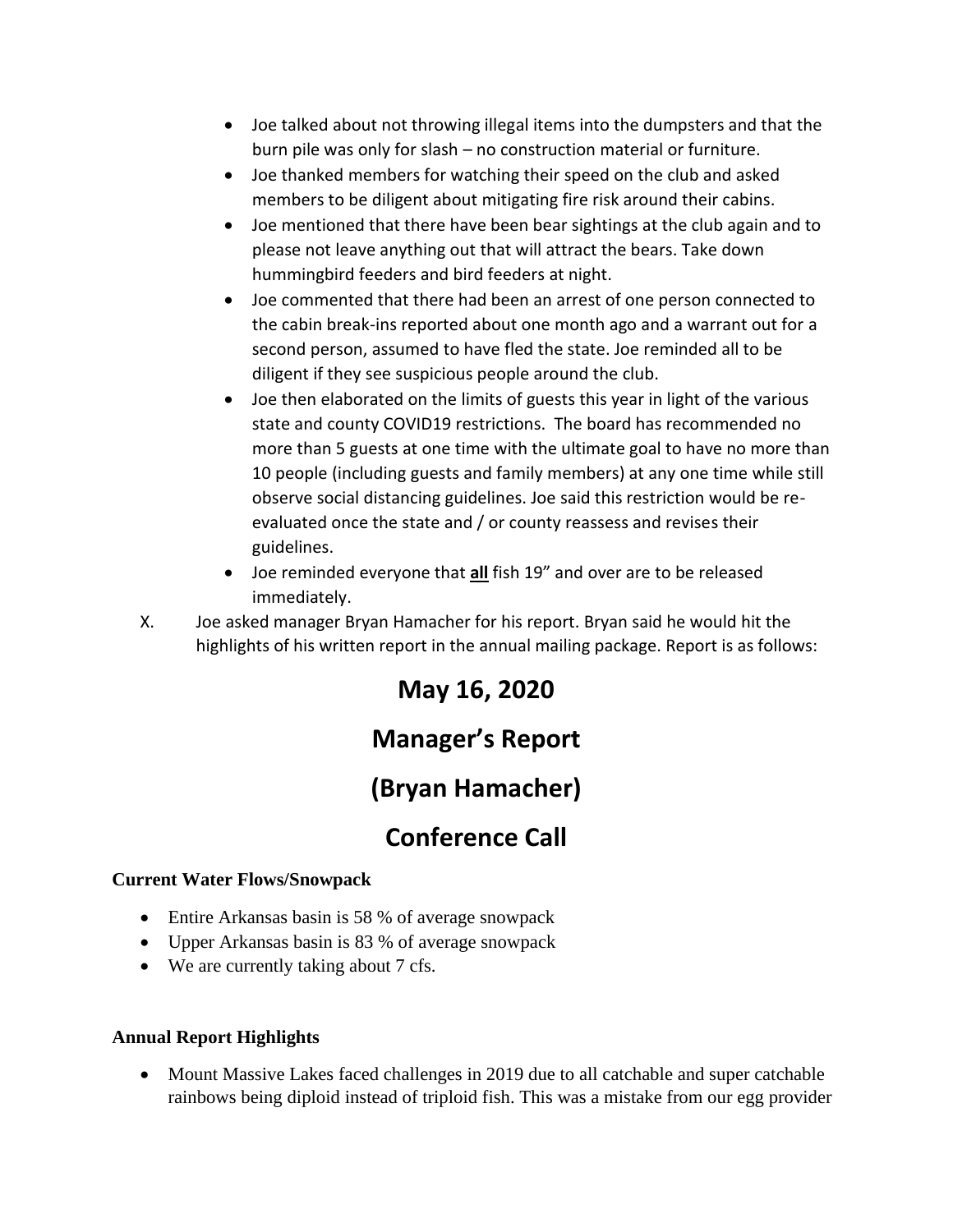(Trout Lodge Inc). It was not known that these fish were diploid until they reached sexual maturity at 3 years old and began showing signs of spawning behavior.

- Biggest stocking size in MML history at 43.08 ounces. Stocked 7685 catchable rainbows.
- Splake have been stocked for the first time at MML since 2005. Forked tail is the easiest way to identify these fish.
- CPMH was 1.96. Goal is 2.30. Still feel like we had an excellent year for anglers due to a larger size of fish.
- We had an excellent water year taking our full water right of 8 CFS from June  $7<sup>th</sup>$  to August  $30<sup>th</sup>$ .
- We changed how we summarizing a water year. In the past we summarized a water year based on one day, August 25. We are now breaking down our water readings into monthly averages. We feel like this is the real way to determine and entire water year for the spring and summer. The water graph is on the first page of the annual report.
- We also broke down our fish management plan on a lake by lake status. We included all data we collect (gillnets, winter sampling, stocking numbers, and creel census) onto individual sheets. This makes for a much easier to read and understand fish management plan.
- Excellent egg take again this year. We electro fished all the fish needed to perform our spawning operations. Cutthroat eggs came from lake 12, brown and tiger eggs came from 10-11 ditch. Electro fishing lets us high grade our fish for the best quality eggs.
- Implemented a new feed diet to our fry in the hatchery. We began feeding a high protein brine shrimp diet that was very successful. This feed is easier to clean and floats well so more fish are able to eat it. We also just recently started buying a higher quality of feed for our fish that are outside. This feed is higher in protein and vitamins and is supposed to accelerate fish growth.
- We fixed all of our outlets in the rearing ponds to help prevent fish escapement. We noticed last fall we were getting lots of escapement from Jones pond into New pond. This problem was keeping us from raising the fish we need to full potential.
- We continued to cull brook trout less than 12 inches to maintain healthy fisheries. Spawning traps in the fall at (#15) ditch have proven very effective. In 2019 we removed 310 sub 12-inch brook trout from the trap, a slight decrease from 2018. Using the electro fisher, we were also able to remove 186 brooks from (#14) ditch and 495 brooks from the (#20 ditch.) This is far fewer fish than previous years, showing that our aggressive strategies are working. Tiger trout are also very effective in removing sub 12-inch brook trout. We selectively stocked splake into lakes where we having stunted brook trout populations hoping they have the same predacious effect as the tiger trout. We still encourage all anglers to keep brook trout less than 12 inches. We will continue to evaluate our removal efforts this summer by gillnet samples to determine if removal efforts were successful.

#### **2019-2020 Projects/ Renovations**

1. New Staff- Jordan and Tom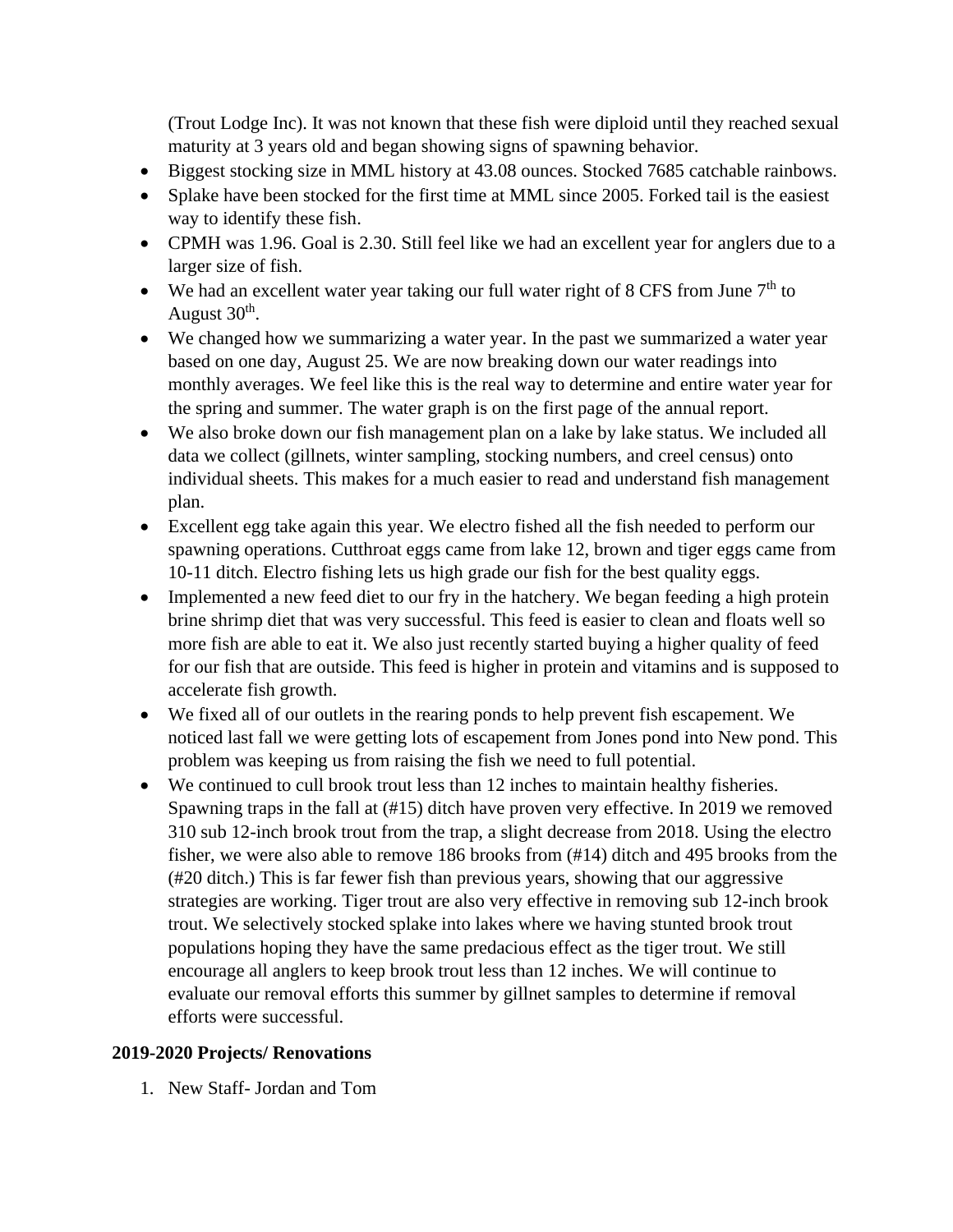- They are now all trained and vital to MML's success-MML wouldn't be what it is without these guys and all of their hard work.
- 2. Dug out New Diversion (ND) and Main Diversion (MD) ditch.
	- Mitigate ice problems, improve water quality, and minimize aquatic weed growth.
- 3. Continued to replace snow fences.
	- Improve aesthetics and minimize snow build up on roadways.
- 4. Continued repair of MML property fence lines.
	- Improve aesthetics, deter trespassers, and keep neighboring cows out.
- 5. Built New Healing Waters glass case.
	- Improve aesthetics and provide current information for the Healing Waters Program.
- 6. Mangers house renovation
	- New flooring, carpet, paint, countertops, appliances and roof.
	- Thanks to Janice Good, Bob Tatro, Jim Tims, Sarah Watson, and everyone that contributed.
- 7. Finished the north side of hatchery pond.
	- Leveled off the north side of hatchery pond to improve aesthetics and start new growth for grass and willows.
- 8. Boneyard Cleanup.
	- Moved all scrap metal and boats to the Leadville dump.
- 9. Built all new screens at rearing pond outlets.
	- Significantly help to prevent fish escapement.
- 10. New feeding methods for swim up fry.
	- Implemented feeding a freeze-dried brine shrimp diet to all swim up fry. This has significantly improved growth and is a much cleaner feed than what MML has previously used.
- 11. Renovated stocking tank gate.
	- Helped to reduce water loss in between stocking loads and has a more efficient design when opening.
- 12. Added timers to aerators and heaters.
	- Significantly reduced electricity costs during the winter and spring months.
- 13. New fish management plan.
	- Made new management plan on a lake by lake basis that is easy to read and understand.

#### **Roads**

- Waiting for backhoe to be fixed by James Perry. All hydraulic cylinders are being fixed along with auxiliary fuel tank being repaired. Wheel seal also being repaired.
- Getting road base from Pine Ridge Pit in Leadville around May 1. This will be much cheaper than being trucked from Buena Vista.
- Shaun Mulligan made a road drag that is used behind ATV. Works very well.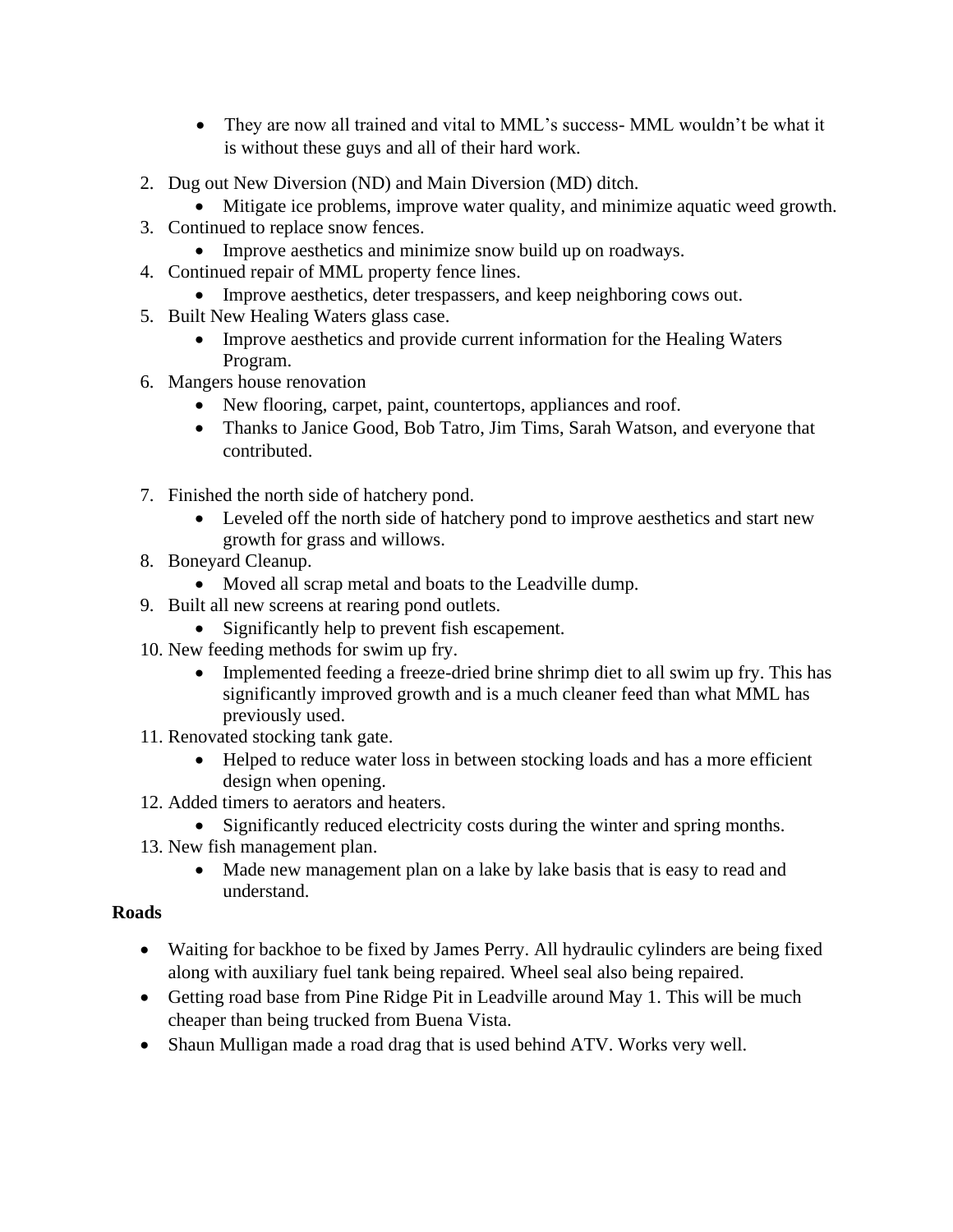- We will not be using a grader this year. All work will be done with the backhoe and road drag. Instead of ripping up the good material with a grader we will be buying lots of road base to build up problem spots on our roads.
- Bob Tatro has also helped with the roads using his snowplow to grade when the ground is wet. This has been very effective. Thanks Bob.
- Please try to keep of off muddy roads whenever possible. This really saves money for the club by not having to fix them as often and saves time for the staff.

#### **Rolloff**

• Please don't put items in the rolloff that shouldn't be there. The staff has to dig these items out every year and costs us time and money. Also please don't throw cardboard boxes in there. If you do put cardboard in the rolloff, please break it down so it is flat.

#### **AFS/ CAA**

• I attended the annual American Fisheries Society Meeting held in Laramie, Wyoming in March. Met a lot of great contacts with lots of fisheries knowledge. This summer I will go to Speas facility in Wyoming to look at circular tank options for MML. These tanks are far more efficient thank concrete raceways. They take less water to run and are somewhat self- cleaning. These tanks will increase production at MML and are less labor intensive. Jordan and I also attended CAA in Buena Vista and listened to all the updates from the fish health board. We listened to the discussions on gill lice and how it is becoming a problem in Colorado.

#### **Home Row Ditch**

• The ditch is now flowing. If you live near the ditch, please try and keep trees and debris clear from the ditch.

#### **Future Projects/ Special Projects**

- 1. Employee Housing
	- This project will ensure quality employees for substantial periods of time.
- 2. Build up roads.
	- Improve road conditions and drainage.
- 3. Install 3" pipeline into south hatchery.
	- Improve water flow and keep fish from clogging the pipe and shutting off water.
- 4. Renovate hatchery, lower raceways and raceway pond into circular tanks.
	- Improve production by having self-cleaning tanks that are also more water efficient.
- 5. Renovate main diversion wall and install plastic pipe.
	- Help to conserve water and mitigate ice problems.
- 6. Continue plastic pipeline all the way to pond 1 diversion.
	- Conserve water as well as eliminate weed growth in the ditch.
- 7. Continue construction of Johnson Lake (#13) to Rainbow Pond (RBP) pipeline.